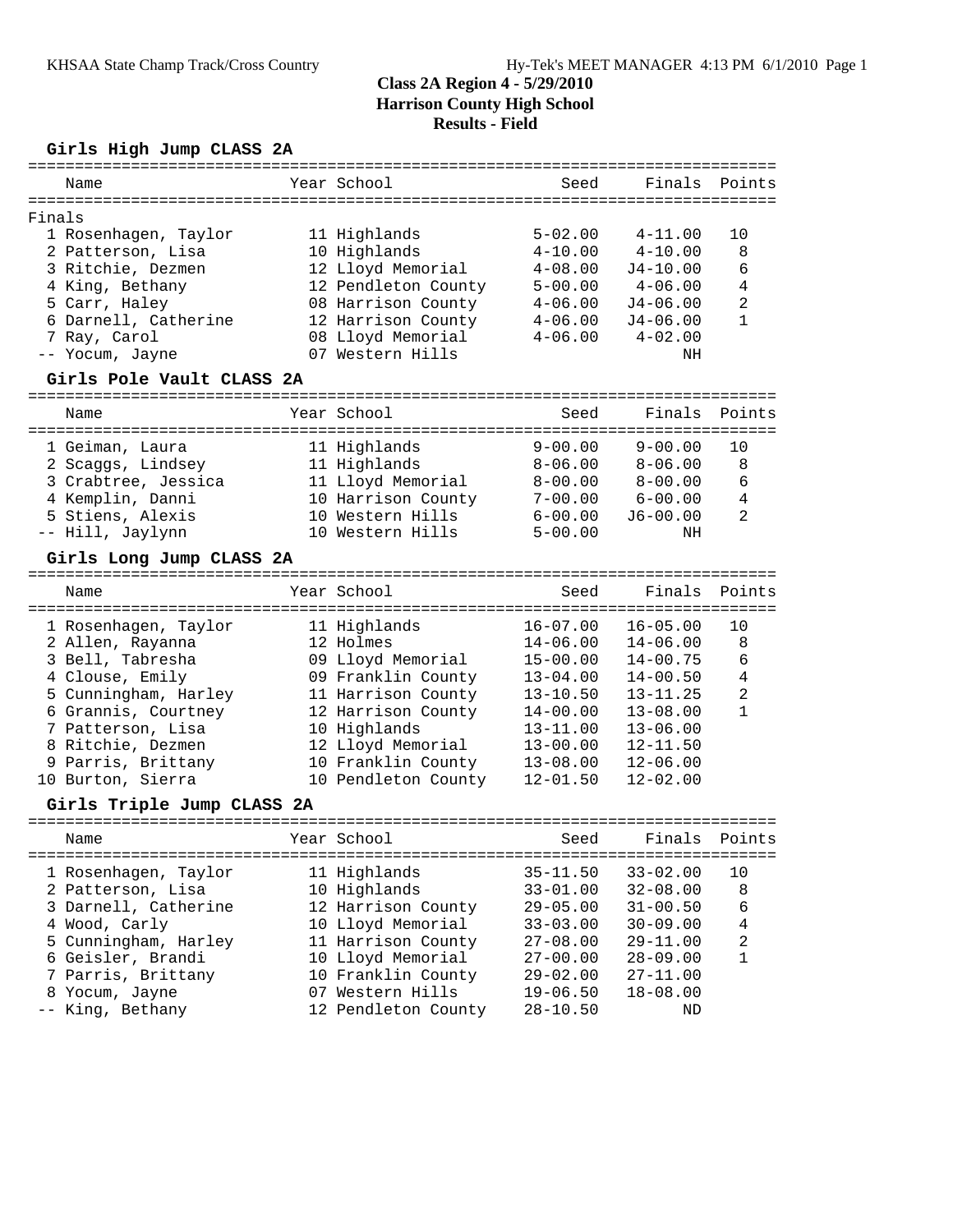#### **Girls Shot Put CLASS 2A**

| Name                  | Year School           | Seed         | Finals       | Points         |
|-----------------------|-----------------------|--------------|--------------|----------------|
| 1 Craig, Chelsea      | 12 Franklin County    | $34 - 04.50$ | $34 - 03.50$ | 10             |
| 2 Ingram, Natosha     | 10 Harrison County    | $32 - 06.50$ | $33 - 07.00$ | 8              |
| 3 Rosenhagen, Taylor  | 11 Highlands          | $32 - 01.00$ | $32 - 06.50$ | 6              |
| 4 Ford, Lashawn       | 11 Lloyd Memorial     | $34 - 03.00$ | $32 - 05.50$ | 4              |
| 5 Rudd, Shelby        | 09 Lloyd Memorial     | $32 - 02.00$ | $30 - 09.50$ | $\overline{2}$ |
| 6 Watson, Sydney      | 10 Highlands          | $26 - 04.00$ | $27 - 03.00$ |                |
| 7 Leachman, Aja       | 08 Western Hills      | $27 - 10.00$ | $27 - 02.00$ |                |
| 8 Roberts, Alexis     | 09 Harrison County    | $26 - 00.00$ | $25 - 02.00$ |                |
| 9 King, Bethany       | 12 Pendleton County   | $24 - 07.00$ | $23 - 07.75$ |                |
| 10 Son, DaHee         | 10 Lexington Catholic | $18 - 11.00$ | $21 - 09.00$ |                |
| 11 Steadman, Brittany | 12 Pendleton County   | $19 - 03.00$ | $20 - 07.00$ |                |

#### **Girls Discus Throw CLASS 2A**

================================================================================ Name Year School Seed Finals Points ================================================================================ 1 Ford, Lashawn 11 Lloyd Memorial 96-03 101-10 10 2 Ingram, Natosha 10 Harrison County 98-01.50 97-04 8 3 Rudd, Shelby 09 Lloyd Memorial 93-01 86-07 6 4 King, Bethany 12 Pendleton County 73-08 84-02 4 5 Leachman, Aja 08 Western Hills 84-11 79-10 2 6 Patterson, Lisa 10 Highlands 73-09 73-09 1 7 Stout, Hannah 10 Bourbon County 71-00.50 72-10 8 Watson, Sydney 10 Highlands 81-01 70-02 9 Mckenney, Elizabeth 10 Harrison County 73-10 68-06 10 Harrod, Rebecca 07 Western Hills 72-01 68-01 11 Son, DaHee 10 Lexington Catholic 58-05 59-03 12 Robinson, Quinn 11 Bourbon County 68-02 59-00 13 Steadman, Brittany 12 Pendleton County 59-03 50-02

#### **Boys High Jump CLASS 2A**

| Name                     |  | Year School           | Seed        | Finals Points           |    |          |          |          |  |
|--------------------------|--|-----------------------|-------------|-------------------------|----|----------|----------|----------|--|
|                          |  |                       |             |                         |    |          |          |          |  |
| 1 Connelly, Alex         |  | 11 Covington Catholic | $6 - 04.00$ | 6-02.00                 | 10 | $\Omega$ | $\circ$  | $\Omega$ |  |
| 2 Ruh, Stephen           |  | 12 Covington Catholic | $6 - 00.00$ | J6-02.00                | 8  | $\Omega$ | $\Omega$ | XC       |  |
| 3 Gosney, Kyle           |  | 12 Pendleton County   |             | $5 - 10.00$ $5 - 10.00$ | 6  |          |          |          |  |
| 4 Nichols, Cory          |  | 11 Harrison County    | $6 - 00.00$ | $5 - 06.00$             | 3  |          |          |          |  |
| 4 Murphy, Jonathan       |  | 11 Western Hills      | 5-08.00     | $5 - 06.00$             | 3  |          |          |          |  |
| 6 Royce, Alan            |  | 10 Bourbon County     | $5 - 06.00$ | 5-04.00                 | 1  |          |          |          |  |
| 7 Vela, Robby            |  | 10 Lexington Catholic |             | $J5 - 04.00$            |    |          |          |          |  |
| 7 Gross, Elijah          |  | 09 Harrison County    | $5 - 06.00$ | $J5-04.00$              |    |          |          |          |  |
| 9 Hughes, Grant          |  | 10 Western Hills      | $5 - 06.00$ | $J5 - 04.00$            |    |          |          |          |  |
| 10 Greene, Clint         |  | 11 Pendleton County   |             | $5 - 06.00$ $5 - 02.00$ |    |          |          |          |  |
| 10 Bohannon, Kamal       |  | 10 Holmes             | $5 - 08.00$ | $5 - 02.00$             |    |          |          |          |  |
| -- Williams, Keland      |  | 10 Lloyd Memorial     | $5 - 04.00$ | ΝH                      |    |          |          |          |  |
| Boys Pole Vault CLASS 2A |  |                       |             |                         |    |          |          |          |  |
|                          |  |                       |             |                         |    |          |          |          |  |
|                          |  |                       |             |                         |    |          |          |          |  |

### Name Year School Seed Finals Points ================================================================================ 1 Johnson, Charles 12 Lloyd Memorial 11-00.00 11-06.00 10 2 Monroe, Bryce 08 Western Hills 9-00.00 10-00.00 8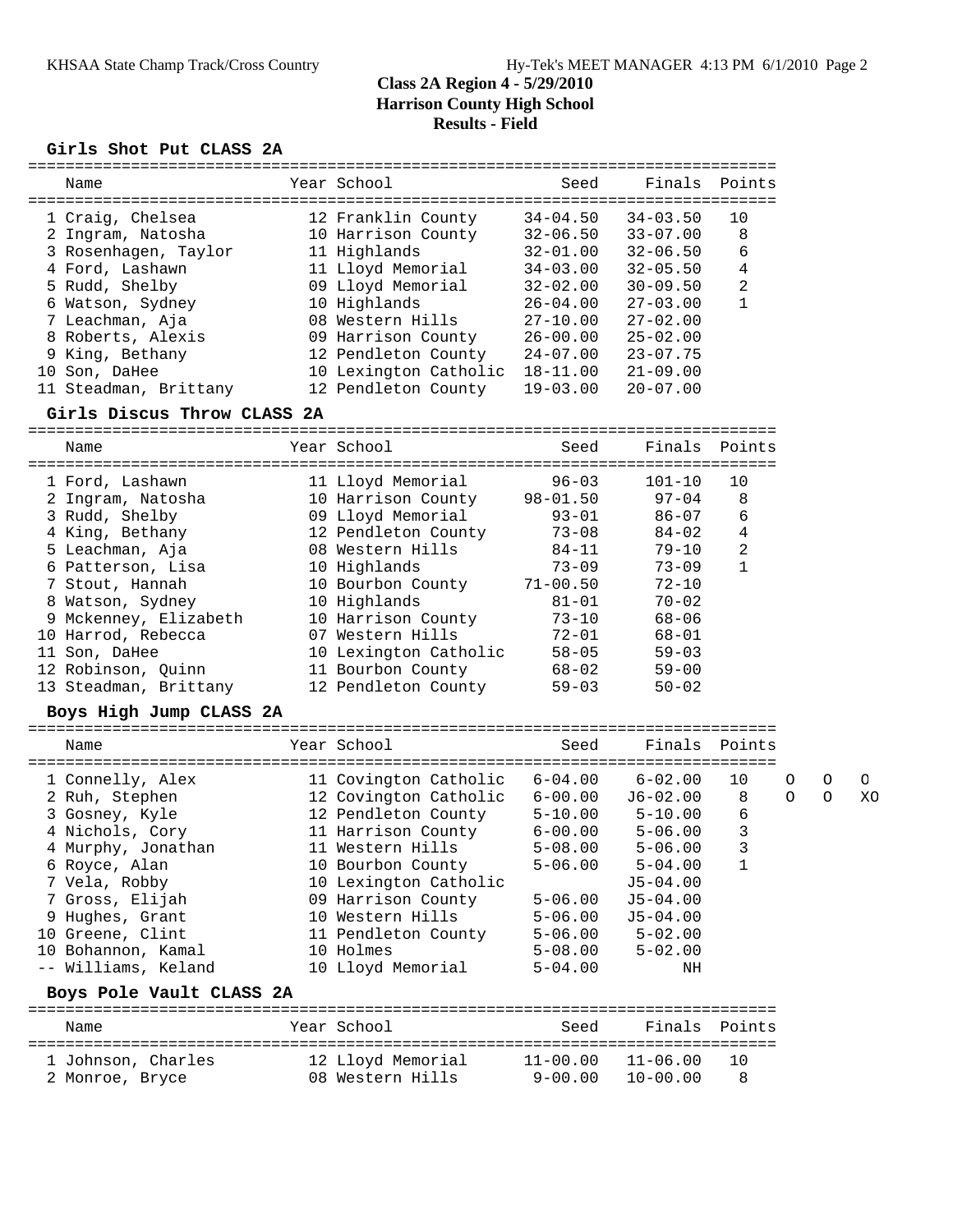### **....Boys Pole Vault CLASS 2A**

| 3 Knapik, Steven | 11 Covington Catholic | $9 - 06.00$ | $9 - 06.00$  | -6             |
|------------------|-----------------------|-------------|--------------|----------------|
| 4 Schurr, Evan   | 11 Highlands          | $9 - 06.00$ | $9 - 00.00$  | $\overline{4}$ |
| 5 Torbeck, Will  | 11 Covington Catholic | $9 - 06.00$ | $J9 - 00.00$ | - 2            |
| 6 Olds, Jacob    | 08 Western Hills      | $8 - 06.00$ | $8 - 06.00$  | 1              |
| 7 Harrod, Tighe  | 09 Franklin County    | $7 - 06.00$ | $8 - 00.00$  |                |
| 8 Silva, Chris   | 10 Lloyd Memorial     | $7 - 00.00$ | $7 - 06.00$  |                |

#### **Boys Long Jump CLASS 2A**

| Name                 | Year School           | Seed         | Finals       | Points         |
|----------------------|-----------------------|--------------|--------------|----------------|
| 1 Bowdy, Michael     | 11 Covington Catholic | $21 - 10.75$ | $21 - 05.50$ | 10             |
| 2 Maschinot, Connor  | 11 Covington Catholic | $21 - 01.00$ | $20 - 00.50$ | 8              |
| 3 Harrod, James      | 09 Franklin County    | 19-07.00     | $19 - 09.50$ | 6              |
| 4 Hudgins, Derek     | 11 Harrison County    | 18-09.00     | $19 - 09.25$ | 4              |
| 5 Babbage, Brian     | 10 Lexington Catholic | $20 - 02.00$ | $19 - 06.00$ | $\overline{2}$ |
| 6 Vela, Robby        | 10 Lexington Catholic | $16 - 06.00$ | $18 - 06.50$ |                |
| 7 Muntz, Christopher | 10 Harrison County    | $17 - 08.00$ | $17 - 10.00$ |                |
| 8 Johnson, Charles   | 12 Lloyd Memorial     | $18 - 02.00$ | $17 - 09.00$ |                |
| 9 Arthur, Jeremy     | 10 Western Hills      | 18-00.00     | $17 - 02.75$ |                |
| 10 Newton, Joshua    | 08 Western Hills      | 17-03.00     | $16 - 06.50$ |                |
| 11 Jones, Keaston    | 11 Franklin County    | $18 - 06.00$ | $16 - 04.75$ |                |
| 12 Spence, Jacob     | 11 Pendleton County   | $16 - 00.50$ | $16 - 03.00$ |                |
| 13 Silva, Chris      | 10 Lloyd Memorial     | 15-07.00     | $16 - 01.00$ |                |
| 14 McAlmond, Clayton | 10 Bourbon County     | 14-11.00     | $15 - 09.50$ |                |
| 15 Young, Anthony    | 11 Pendleton County   | $16 - 00.50$ | $15 - 04.75$ |                |
| 16 Gomez, Joey       | 09 Bourbon County     | $16 - 04.00$ | $15 - 04.00$ |                |
| -- London, Daniel    | 12 Holmes             | $19 - 03.00$ | ND           |                |

#### **Boys Triple Jump CLASS 2A**

================================================================================ Name Year School Seed Finals Points ================================================================================ 1 Cahill, Ryan 12 Covington Catholic 41-08.00 41-02.00 10 2 Bohannon, Kamal 10 Holmes 38-07.00 40-02.00 8 3 Gross, Elijah 09 Harrison County 37-06.00 37-07.00 6 4 Johnson, Charles 12 Lloyd Memorial 38-04.00 37-04.00 4 5 Arthur, Jeremy 10 Western Hills 36-07.50 37-00.00 2 6 Spence, Jacob 11 Pendleton County 35-09.50 35-10.00 1 7 Toebben, Zach 09 Covington Catholic 37-09.00 35-09.00 8 Hudgins, Derek 11 Harrison County 36-05.00 35-05.50 9 Young, Anthony 11 Pendleton County 35-00.50 33-11.00 10 Gomez, Joey 09 Bourbon County 36-05.50 31-11.00 11 McAlmond, Clayton 10 Bourbon County 32-07.00 30-09.00 12 Newton, Joshua 08 Western Hills 30-08.00

#### **Boys Shot Put CLASS 2A**

| Name                 | Year School           | Seed         | Finals Points |     |
|----------------------|-----------------------|--------------|---------------|-----|
| 1 Holbrook, Ken      | 11 Western Hills      | $48 - 06.00$ | $46 - 04.50$  | 1 O |
| 2 Deglow, Andy       | 12 Covington Catholic | $43 - 11.00$ | $45 - 00.50$  | 8   |
| 3 Long, Kristopher   | 11 Franklin County    | $43 - 00.00$ | $43 - 09.50$  | 6   |
| 4 Erpenbeck, Brayden | 12 Covington Catholic | $42 - 05.00$ | $43 - 01.50$  | 4   |
| 5 Lucas, Robert      | 11 Harrison County    | $44 - 02.00$ | $42 - 02.00$  | 2   |